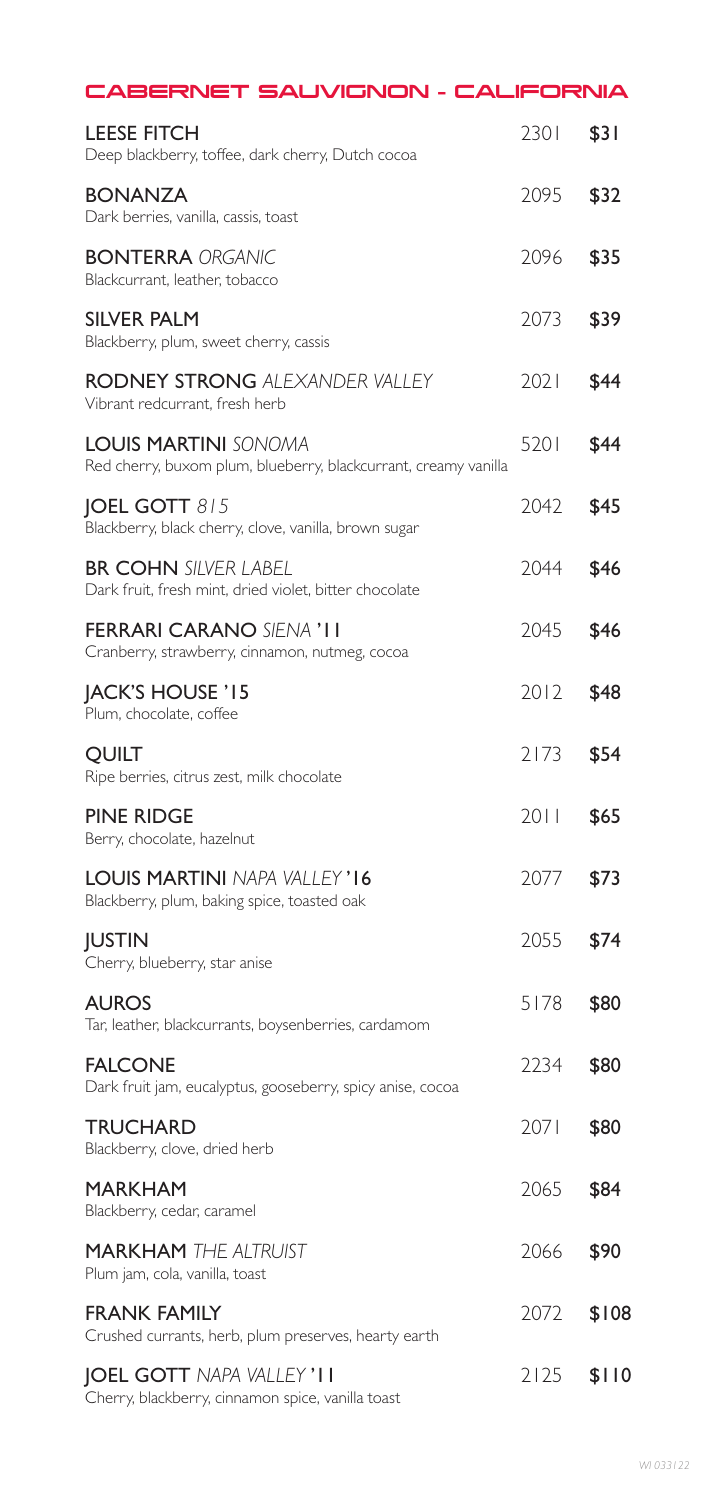| <b>COL SOLARE '14</b><br>Black fruit, cinnamon, vanilla, milk chocolate, rose petals                          | 2184 | \$160 |
|---------------------------------------------------------------------------------------------------------------|------|-------|
| <b>DUCKHORN '18</b><br>Elderberry, plum, blueberry, red licorice, violet                                      | 2185 | \$160 |
| FAUST '16<br>Black olive, plum, licorice, tobacco, raw cacao                                                  | 2091 | \$125 |
| <b>STAG'S LEAP ARTEMIS '18</b><br>Red & black fruits, oak, savory spices                                      | 2093 | \$140 |
| <b>GRGICH HILLS '17</b><br>Blackcurrant, ripe fruit, clove, mocha, licorice                                   | 2182 | \$140 |
| <b>SHAFER ONE POINT FIVE '16</b><br>Cigar box, cedar, leather, baking spices                                  | 2192 | \$153 |
| <b>DOUBLE DIAMOND BY SCHRADER '16</b><br>Ripe berry, violet, savory spices                                    | 5179 | \$165 |
| <b>ST. SUPERY DOLLARHIDE '10</b><br>Blackcurrant, dark mocha, toasted vanilla oak, molasses                   | 2094 | \$167 |
| <b>INGLENOOK CASK '10</b><br>Cassis, black cherry, vanilla, anise                                             | 2194 | \$170 |
| <b>CAKEBREAD '17</b><br>Ripe blackberry, boysenberry, dark chocolate, sweet oak                               | 2183 | \$170 |
| <b>CAKEBREAD '18</b><br>Dark fruit, sweet cocoa                                                               | 2184 | \$180 |
| LEWIS CELLARS 'I I<br>Ripe black fruit, toasty oak, spice                                                     | 2232 | \$170 |
| CAYMUS '19<br>Warm vanilla, plum, boysenberry, black licorice, mocha                                          | 2184 | \$175 |
| <b>GROTH RESERVE '13</b><br>Earthy anise, black licorice, blackberry, currant                                 | 2041 | \$194 |
| <b>HEWITT VINEYARD '14</b><br>Brambleberry, rum raisin, roasted espresso bean, crème brûlée                   | 2198 | \$200 |
| <b>BEAULIEU VINEYARDS GEORGES DE LATOUR</b><br><b>PRIVATE RESERVE '17</b><br>Blackcurrant, bacon, sweet cedar | 2201 | \$225 |
| SILVER OAK '10<br>Dark berry, sage, licorice, roasted chicory                                                 | 2185 | \$202 |
| <b>BERINGER PRIVATE RESERVE '12</b><br>Black fruit, cocoa powder, graphite, smoky oak                         | 3193 | \$225 |
| <b>ROBERT MONDAVI RESERVE '09</b><br>Crème de cassis, coulis, anise, violet, black olive, fresh herb, smoke   | 2205 | \$225 |
| <b>CAYMUS</b> SPECIAL SELECTION '17<br>Blackberry, rich leather, cooked caramel, forest floor                 | 2203 | \$255 |
| JOSEPH PHELPS '15<br>Blackberry, dark walnut, forest-flower                                                   | 2195 | \$340 |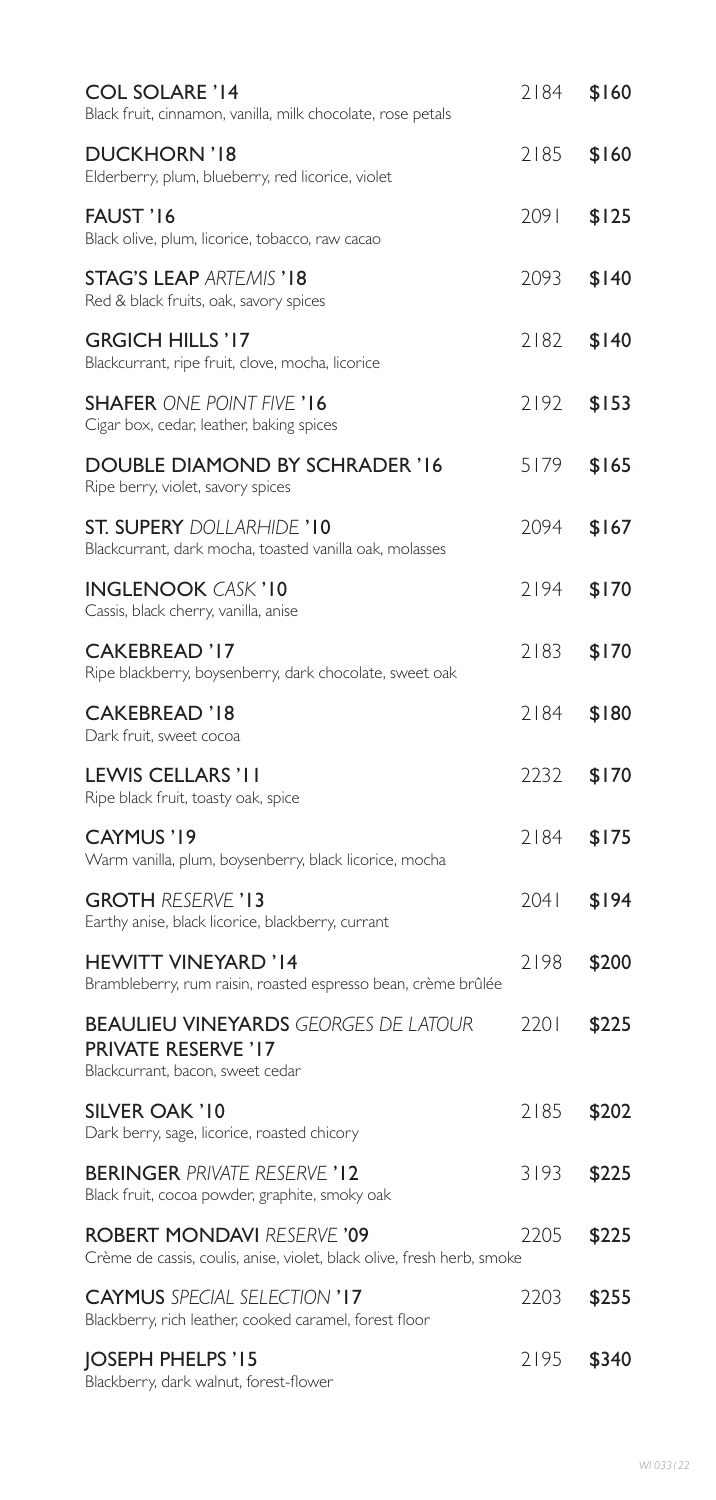| CABERNET SAUVIGNON - CALIFORNIA<br><b>LARGE FORMAT</b>                                                            |      |       |
|-------------------------------------------------------------------------------------------------------------------|------|-------|
| <b>LOUIS MARTINI 'IS NAPA VALLEY 1.5L</b><br>Blackberry, plum, baking spice, toasted oak                          | 2196 | \$180 |
| <b>CHATEAU MONTELENA 'II /.5L</b><br>Black cherry, red fruit, barrel spice                                        | 2602 | \$200 |
| <b>DUCKHORN 'II 1.5L</b><br>Huckleberry, spiced plum, rhubarb, redcurrant                                         | 2603 | \$315 |
| <b>BEAULIEU VINEYARDS GEORGES DE LATOUR</b><br><b>PRIVATE RESERVE '08 1.5L</b><br>Roses, cherry pie, blackcurrant | 7601 | \$350 |
| ZINFANDEL - CALIFORNIA                                                                                            |      |       |
| <b>PLUNGERHEAD</b><br>Raspberry, plum, pomegranate                                                                | 4188 | \$30  |
| <b>1000 STORIES</b><br>Bourbon barrel-aged, berry, dried herbs, burnt vanilla                                     | 4024 | \$30  |
| <b>SEGHESIO</b><br>Red fruits, mint, sarsaparilla, fresh plum                                                     | 4 44 | \$43  |
| <b>SALDO</b><br>Black licorice, black pepper, cherry, chocolate, baking spice                                     | 4163 | \$68  |
| <b>ROMBAUER</b><br>Dried cherry, mocha, warm vanilla, mulling spices                                              | 4153 | \$77  |
| <b>CHATEAU MONTELENA</b><br>Chinese five-spice, dried cherry, cedar                                               | 4031 | \$79  |
| <b>SEGHESIO CORTINA</b><br>Wildberry, black licorice                                                              | 4255 | \$86  |
| <b>EDIZIONE PENNINO</b><br>Strawberry-rhubarb, clove, ripe boysenberry                                            | 4257 | \$89  |
| <b>MOUNT PEAK RATTLESNAKE</b><br>Kirsch, blackberry pie, dusty soil, cinnamon stick, dried roses                  | 4241 | \$90  |
| <b>SEGHESIO</b> HOME RANCH' <b>13</b><br>Smokey cracked pepper, bold fruit, Asian spice                           | 4244 | \$100 |
| ORIN SWIFT 8 YEARS IN THE DESERT<br>Stewed plums, baked raspberry, soft clove, hoisin                             | 3251 | \$107 |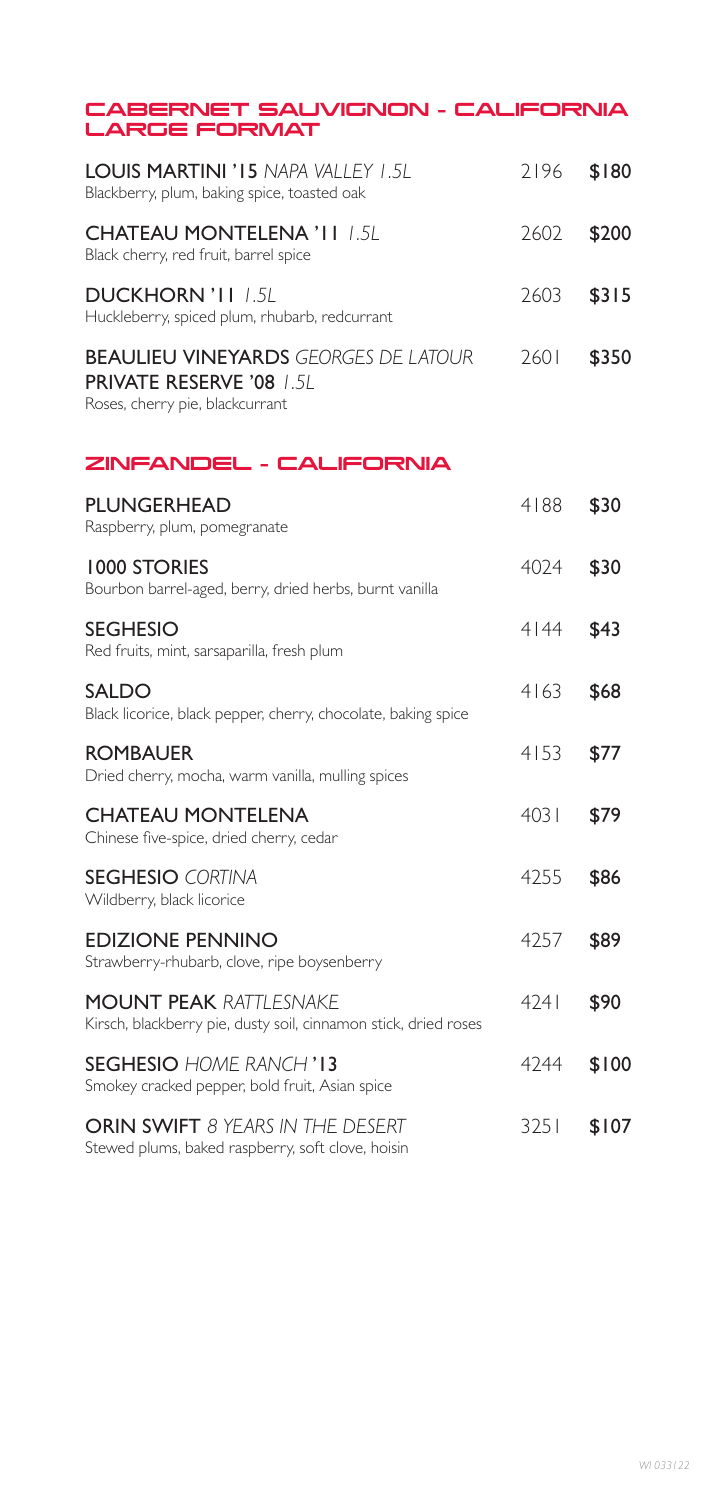| <b>WORLD REDS</b>                                                                                               |        |       |
|-----------------------------------------------------------------------------------------------------------------|--------|-------|
| <b>19 CRIMES RED BLEND</b><br>Australia<br>Sweet blackberry, vanilla, raspberry                                 | 4051   | \$30  |
| <b>LAMBERT ESTATE BLACK SHEEP</b><br>Shiraz, Australia<br>Raspberry, plum, pomegranate                          | 4053   | \$31  |
| SANTI-SOLANE<br>Valpolicella Ripasso, Italy<br>Cherry, spices, cedar                                            | 4064   | \$35  |
| <b>LOCATIONS /</b><br>Italy<br>Fig, blueberry jam, soft oak                                                     | 5261   | \$45  |
| <b>TWO HANDS ANGEL'S SHARE</b><br>Shiraz, Australia<br>Blueberry, black tea, black pepper, sandalwood           | 4262 - | \$54  |
| <b>FEUDO MACCARI SAIA</b><br>Nero D'Avola, Italy<br>Red berry, smokey pepper, dried wood                        | 4152   | \$63  |
| <b>CECCHI RISERVA</b><br>Chianti, Italy<br>Smokey cracked pepper, bold fruit, Asian spice                       | 8265   | \$64  |
| <b>IL POGGIONE</b><br>Brunello Montalcino, Italy<br>Stewed plums, baked raspberry, soft clove, hoisin           | 4123   | \$65  |
| <b>TORBRECK THE STRUIE</b><br>Shiraz, Australia<br>Purple & black fruit, peppermint, eucalyptus, rosemary       | 4261   | \$115 |
| <b>PENFOLDS</b> BIN 389 BABY GRANGE<br>Cabernet/Shiraz, Australia<br>Dark berry, cassis, cherry, fresh cut plum | 5191   | \$120 |
| <b>LAMBERT</b> SILENT PARTNER<br>Cabernet Sauvignon, Australia<br>Mahogany, sarsaparilla, spice, huckleberry    | 2061   | \$135 |
| <b>LAMBERT FAMILY TREE</b><br>Shiraz, Australia<br>Mahogany, sarsaparilla, spice, huckleberry                   | 2062   | \$135 |
| <b>DON MELCHOR CABERNET SAUVIGNON '16</b><br>Chile<br>Red & black fruit, oak, tobacco                           | 2204   | \$196 |
| <b>PENFOLDS</b> BIN 407 CABERNET SAUVIGNON<br>Cabernet/Shiraz, Australia                                        | 5262   | \$200 |

Red currant, raspberry, black currant cedar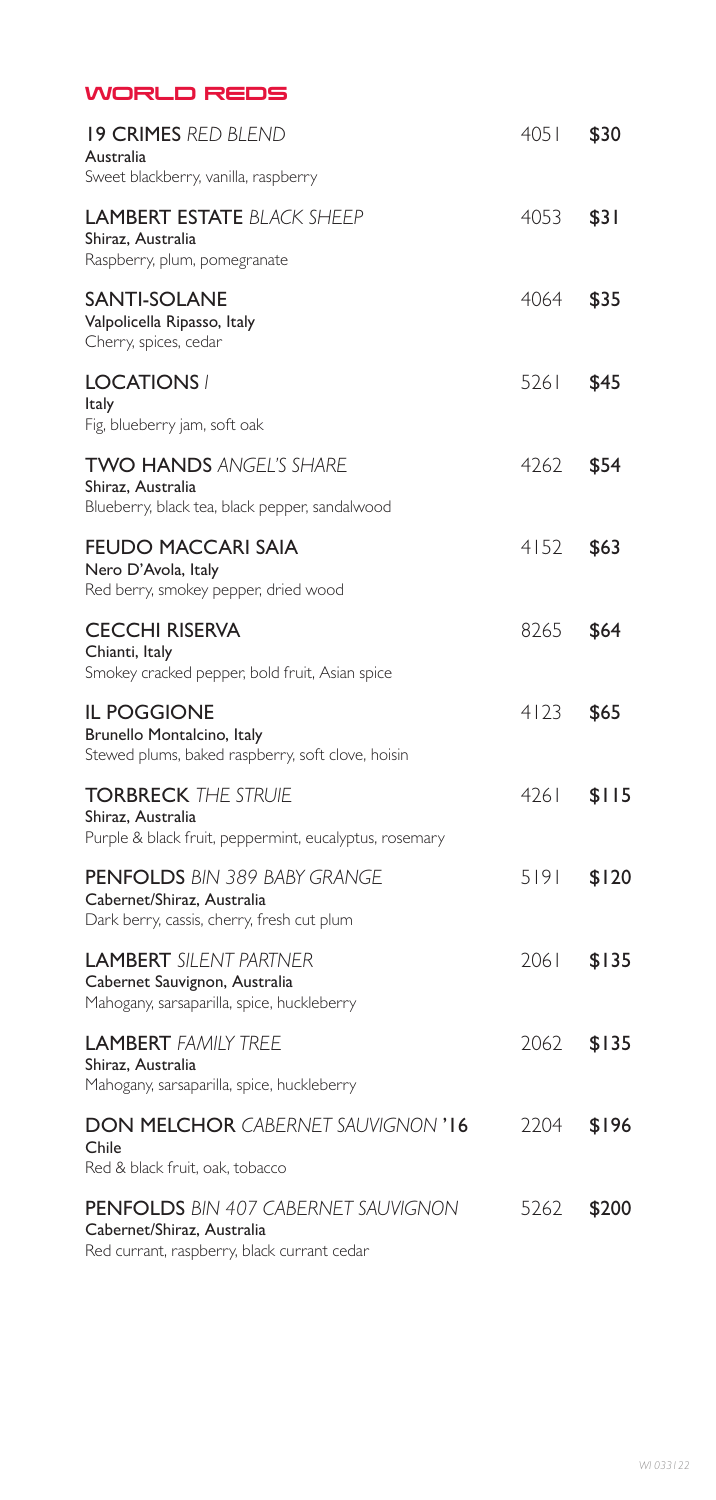| <b>PINOT NOIR</b>                                                                                      |       |       |
|--------------------------------------------------------------------------------------------------------|-------|-------|
| <b>MONTEREY</b><br>California<br>Milk chocolate, espresso, tobacco, raspberry                          | l 174 | \$28  |
| <b>SEA SUN</b><br>California<br>French plum, brown spice, pie crust, dark & milk chocolate             | l 175 | \$30  |
| <b>LEESE FITCH</b><br>California<br>Dark plum, raspberry, black cherry, cocoa nib, toffee              | 1314  | \$38  |
| <b>ELOUAN</b><br>Oregon<br>Bright cherry, plum, sweet tobaco                                           | 1176  | \$38  |
| <b>MEIOMI</b><br>California<br>Boysenberry, wild strawberry, toasted mocha                             | 32    | \$42  |
| <b>BONTERRA ORGANIC</b><br>California<br>Earl grey tea, mushroom, white pepper                         | 5022  | \$43  |
| <b>CAMBRIA</b><br>California<br>Pomegranate, dried cherry, cranberry                                   | 1033  | \$45  |
| <b>MACMURRAY ESTATES</b><br>California<br>Dark cherry, vanilla, pomegranate                            | 180   | \$46  |
| <b>RESONANCE</b><br>Oregon<br>Spice, wood, cherry, currant                                             | 5021  | \$50  |
| LA CREMA<br>California<br>Raspberry, blackberry, cherry                                                | 1013  | \$51  |
| <b>MIGRATION</b><br>California<br>Strawberry-rhubarb pie, clove, ripe boysenberry                      | 1035  | \$54  |
| <b>GARY FARRELL</b><br>California<br>Cola, jasmine, honeysuckle, rose petal                            | 1023  | \$80  |
| <b>HARTFORD COURT LANDS EDGE</b><br>California<br>Dark berries, plum, licorice. mocha                  | 1180  | \$85  |
| <b>CHAPPELLET</b> GROWER COLLECTION<br>California<br>Black tea, tarragon, ripe red fruit, forest floor | 1162  | \$107 |
| <b>SEA SMOKE SOUTHING</b><br>California<br>Victorian plum, watermelon, jasmine, baking spices          | l 176 | \$150 |
| <b>SEA SMOKE TEN</b><br>California<br>Plum, dark cherry, currant, cedar                                | l 177 | \$188 |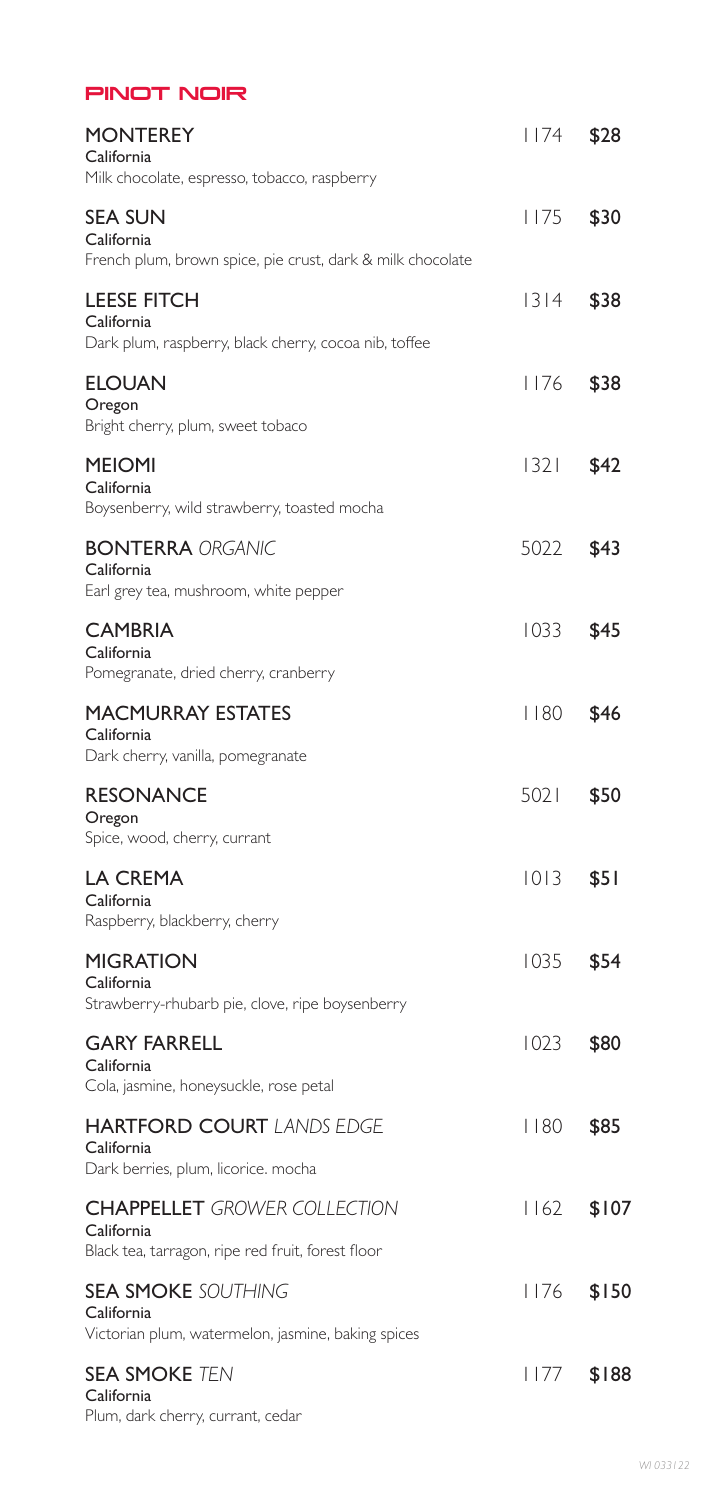| PINOT NOIR |              |
|------------|--------------|
|            | LARGE FORMAT |

| <b>ELOUAN 1.5L</b><br>Oregon<br>Rich fruit, vanilla, cocoa                                         | 6701 | \$70  |
|----------------------------------------------------------------------------------------------------|------|-------|
| <b>SEA SMOKE SOUTHING 1.5L</b><br>California<br>Victorian plum, watermelon, jasmine, baking spices | 6704 | \$300 |
| <b>GOLDENEYE</b> GOWAN CREEK 3L'07<br>California<br>Black & blue fruits                            | 6703 | \$550 |
| <b>MERLOT</b>                                                                                      |      |       |
| <b>COLUMBIA WINERY</b><br>Washington<br>Rich fruit, vanilla, cocoa                                 | 5261 | \$42  |
| <b>MARKHAM</b><br>California<br>Cherry jam, graham cracker, caramel                                | 5134 | \$47  |
| <b>NORTHSTAR</b><br>Washington<br>Black cherry, plum, cassis                                       | 5135 | \$59  |
| <b>STAG'S LEAP,</b><br>California<br>Berry, hazelnut, chocolate                                    | 5143 | \$76  |
| <b>DUCKHORN</b><br>California<br>Chocolate, fresh herbs, spice, dark fruit                         | 5133 | \$90  |
| SHAFER '13<br>California<br>Dark summer berry, strawberry, fresh herbs, flowers                    | 5251 | \$106 |

# MERLOT – CALIFORNIA LARGE FORMAT

| <b>RUTHERFORD HILL '09 1.51</b><br>Oak, vanilla, chocolate covered cherry | 7005 | \$150   |
|---------------------------------------------------------------------------|------|---------|
| DUCKHORN '12 1.51<br>Spicy red fruit, chocolate                           | 7003 | \$200   |
| DUCKHORN 'I I 1.51<br>Red fruit, oak, cedar, baking spices                | 7001 | \$400   |
| <b>DUCKHORN 'I I 3/</b><br>Red fruit, oak, cedar, baking spices           | 7002 | \$800   |
| DUCKHORN 1986 61<br>Currant, plum, cherry, toasty oak                     | 7004 | \$1,200 |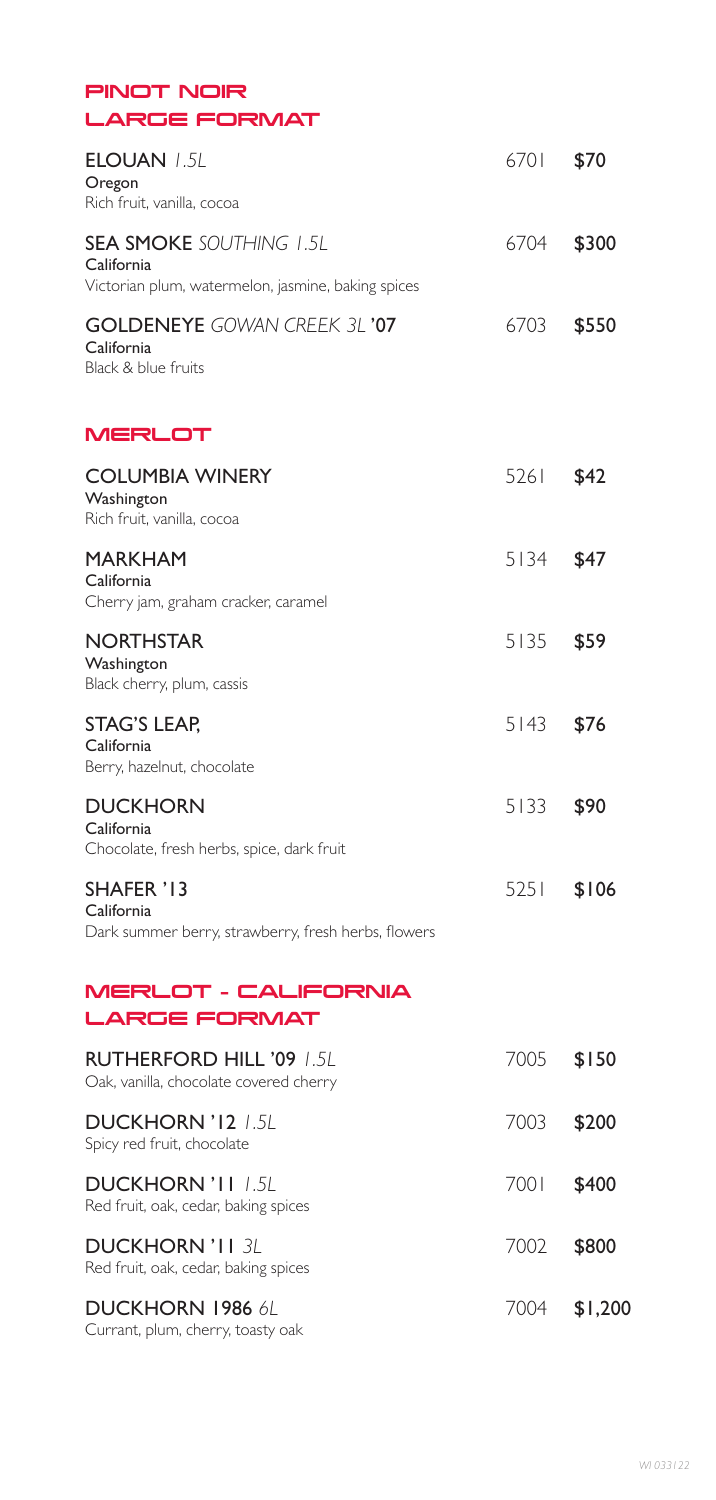| <b>RED BLENDS</b>                                                                                 |        |       |
|---------------------------------------------------------------------------------------------------|--------|-------|
| <b>STERLING VINTNERS COLLECTION</b><br>California                                                 | 3054   | \$31  |
| Chocolate covered cherry, vanilla<br><b>CONUNDRUM</b><br>California                               | 3 2    | \$35  |
| Floral, dried berries, baking chocolate<br><b>PARADUXX</b>                                        | 3101   | \$56  |
| California<br>Dried wood, red berry, eucalyptus, plum                                             |        |       |
| <b>DANCING HARES MAD HATTER</b><br>California<br>Blackcurrant, licorice, cherry, camphor, incense | 5141   | \$78  |
| AMULET '14<br>California<br>Blackcurrant, blackberry                                              | $5122$ | \$80  |
| <b>BLACKBIRD ARISE</b><br>California<br>Cedar, earth, toffee                                      | 3243   | \$83  |
| <b>THE PRISONER</b><br>California<br>Forest fruit, ripe plum, baking spice                        | 3112   | \$84  |
| <b>HESS LION TAMER</b><br>California<br>Blackcurrant, black plum                                  | 5145   | \$85  |
| <b>GIRARD ARTISTRY</b><br>California<br>Blackberry, red plum, coffee, baking spices               | 3075   | \$90  |
| <b>FALCONE SYRAH</b><br>California<br>Roasted berry, violet, coffee, tart plum                    | 3103   | \$104 |
| <b>ORIN SWIFT MACHETE</b><br>California<br>Blueberry, chocolate-covered espresso, blackberry      | 5253   | \$119 |
| <b>BEAULIEU VINEYARDS TAPESTRY '17</b><br>California<br>Cassis, anise, wild sage, dark cherry     | 5254   | \$140 |
| <b>OPUS ONE OVERTURE '18</b><br>California<br>Blackberry, cassis, violet, black cherry            | 3216   | \$300 |
| <b>INGLENOOK ESTATE RUBICON '09</b><br>California<br>Dark berry, violet, roasted oak              | 3218   | \$325 |
| OPUS ONE '18<br>California<br>Violet, white pepper, orange zest, dark chocolate                   | 3217   | \$420 |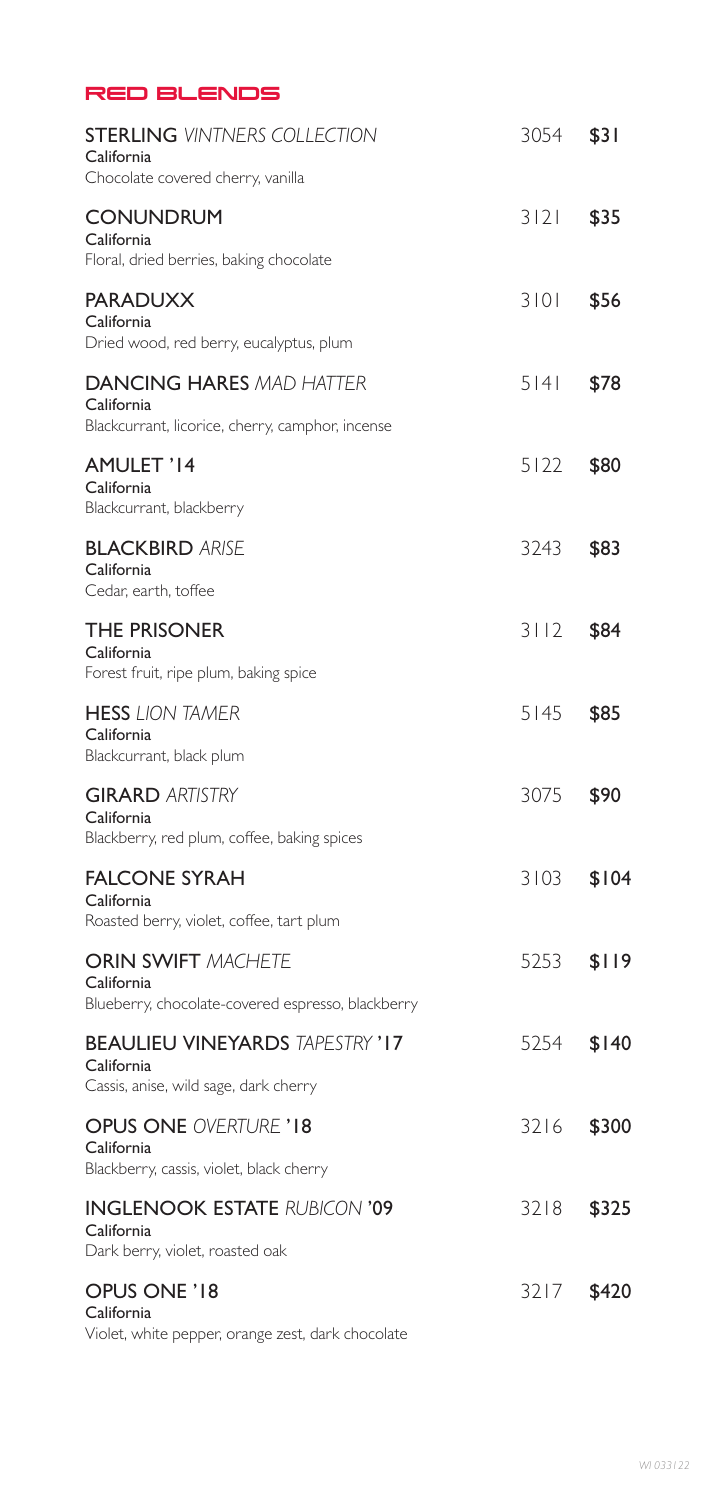## ROSÉ – CALIFORNIA

| HOGWASH<br>Mandarin orange, honey leaves, lemon zest                                                                                       | 5720  | \$32  |
|--------------------------------------------------------------------------------------------------------------------------------------------|-------|-------|
| <b>CONUNDRUM</b><br>Strawberry, honeydew, rose petal                                                                                       | 5713  | \$36  |
| CHARDONNAY - CALIFORNIA                                                                                                                    |       |       |
| <b>LEESE FITCH</b><br>Green apple, pear, vanilla                                                                                           | 740 I | \$31  |
| <b>STERLING VINEYARDS</b><br>Floral, pineapple, green apple                                                                                | 7501  | \$32  |
| <b>FERRARI CARANO</b><br>Baked apple, apricot, cinnamon, hazelnut                                                                          | 7403  | \$48  |
| <b>SONOMA CUTRER</b><br>Oak spice, lime, stonefruit                                                                                        | 7402  | \$48  |
| <b>PRISONER SNITCH</b><br>Tropical fruit, apple, pear                                                                                      | 7423  | \$54  |
| <b>FESS PARKER</b><br>White flowers, mint, orchard fruit, candied lemon peel                                                               | 7404  | \$63  |
| <b>GARY FARRELL</b><br>Creamed corn, buttered citrus, orchard fruits                                                                       | 7406  | \$71  |
| <b>MIGRATION</b><br>Lemon, fig, baked apple                                                                                                | 7407  | \$71  |
| <b>ORIN SWIFT MANNEQUIN</b><br>Yellow peach, nectarine, lemon zest, almond praline, toffee                                                 | 7420  | \$74  |
| <b>FRANK FAMILY</b><br>Magnolia blossom, honey, crème brûlée                                                                               | 7419  | \$75  |
| <b>CHALK HILL</b><br>Creamy lemon custard, poached pear, almond, spice                                                                     | 7410  | \$75  |
| <b>KULETO ESTATE</b><br>Butter, oak, spice                                                                                                 | 7411  | \$80  |
| <b>CAKEBREAD '17</b><br>Apple, nectarine, melon                                                                                            | 7412  | \$90  |
| <b>SHAFER</b><br>Pie crust, crystallized ginger, marzipan, apple tart                                                                      | 7413  | \$90  |
| <b>CHAPPELLET</b> GROWER COLLECTION<br>CALESA VINEYARD '17<br>Brioche, melted butter, baking spices, lemon drop,<br>lychee, apricot, smoke | 7421  | \$105 |

SEA SMOKE 7414 \$140 Ripe peach, cherimoya, sea salt, tangerine

*WI 033122*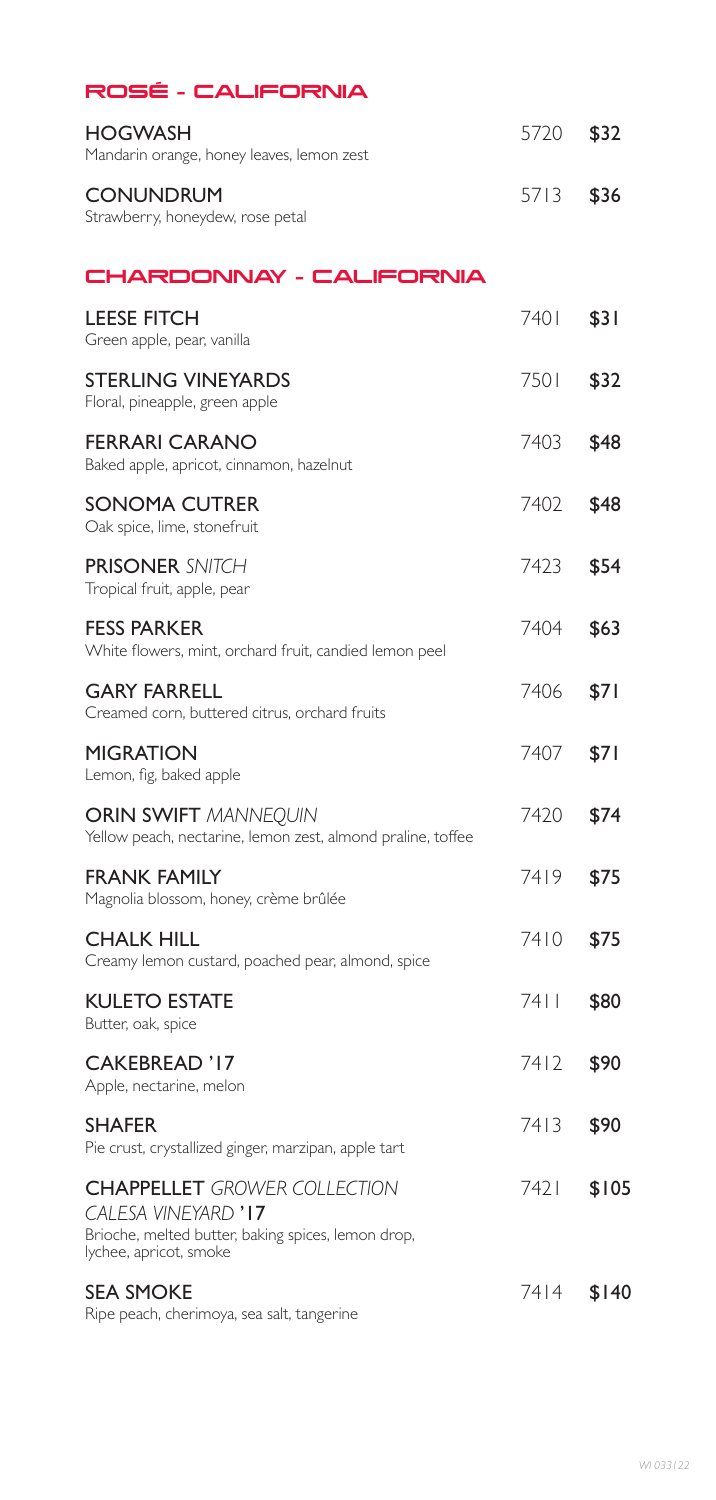| CHARDONNAY - CALIFORNIA<br><b>LARGE FORMAT</b>                                                     |      |       |
|----------------------------------------------------------------------------------------------------|------|-------|
| <b>CHATEAU MONTELENA '12 1.5L</b><br>Orange blossom, jasmine, lavender                             | 7420 | \$185 |
| <b>PINOT GRIGIO</b>                                                                                |      |       |
| <b>MASO CANALI</b><br><b>Italy</b><br>Lemon, flowers, fresh apple                                  | 6501 | \$31  |
| <b>HUGEL</b><br>France<br>Yellow pear, flower, apricot, nectarine                                  | 6503 | \$50  |
| RIESLING                                                                                           |      |       |
| <b>CHATEAU ST. MICHELLE</b><br>Washington<br>White peach, apricot, pear, grapefruit                | 6807 | \$33  |
| <b>CHATEAU ST. MICHELLE EROICA</b><br>Washington<br>Stone fruit, citrus, flowers                   | 6806 | \$43  |
| <b>TRIMBACH</b><br>Alsace, France<br>Ripe lemon                                                    | 6804 | \$45  |
| <b>INTERESTING WHITE WINES</b>                                                                     |      |       |
| <b>CONUNDRUM WHITE BLEND</b><br>California<br>Apricot, pineapple, mandarin orange, rose petal      | 5710 | \$30  |
| <b>TRIMBACH PINOT BLANC</b><br>France<br>White flower, apricot, green apple                        | 5704 | \$39  |
| <b>LAMBERT ESTATE A THOUSAND WORDS</b><br>CHARDONNAY<br>Australia<br>Yellow fruit, vanilla, grass  | 7423 | \$41  |
| <b>SAUVIGNON BLANC</b>                                                                             |      |       |
| <b>MARKHAM</b><br>California<br>White peach, citrus                                                | 9607 | \$30  |
| <b>EMMOLO</b><br>California<br>Melon, apricot, citrus, lemongrass                                  | 9610 | \$36  |
| WHITEHAVEN<br>New Zealand<br>Currant, gooseberry                                                   | 9611 | \$5 I |
| <b>CLOUDY BAY</b><br>New Zealand<br>Lemon meringue, ruby grapefruit, lime sherbet, dried pineapple | 9605 | \$69  |
| <b>QUINTESSA ILLUMINATION</b><br>California<br>White peach, lemon sorbet, kiwi, guava              | 9606 | \$88  |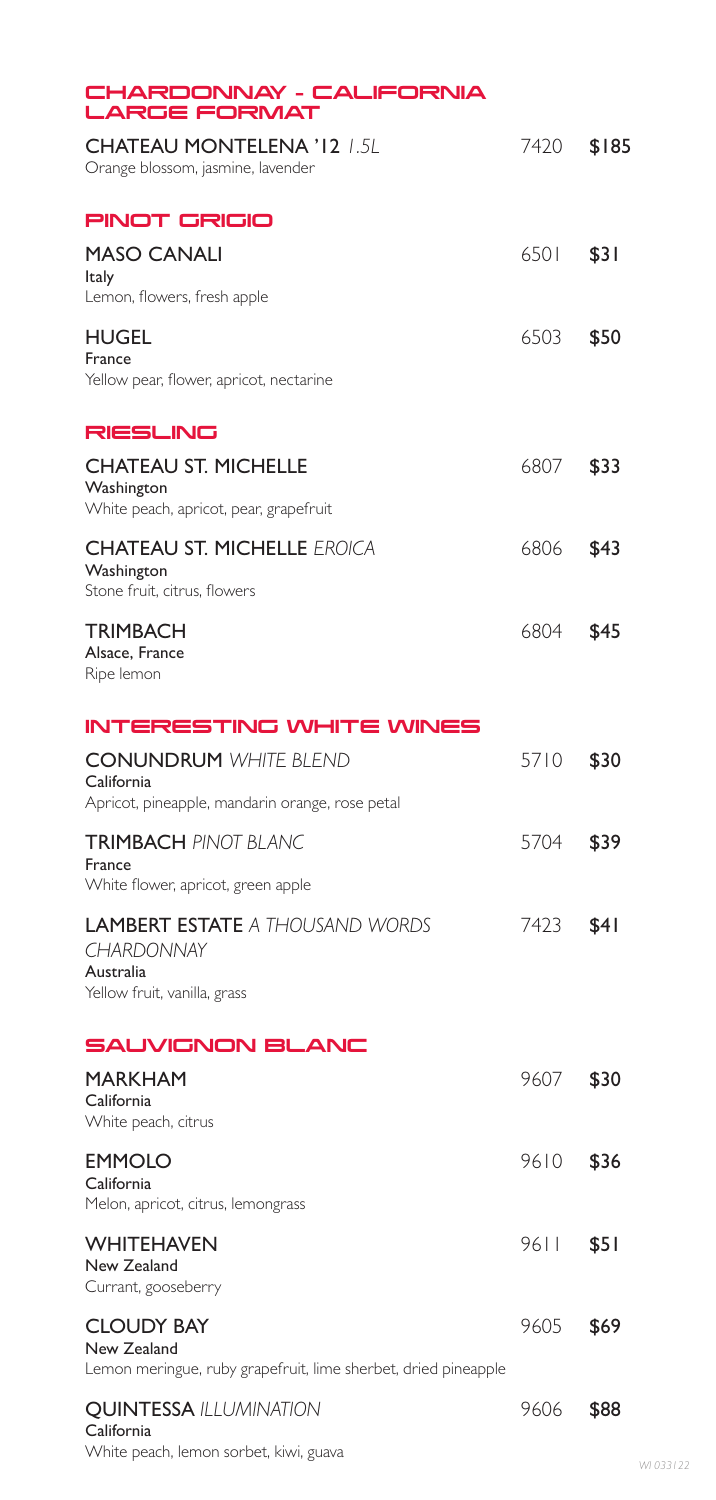| CHAMPAGNE/SPARKLING                                                                        |      |       |
|--------------------------------------------------------------------------------------------|------|-------|
| <b>LAMARCA PROSECCO 187ML</b><br>Italy                                                     |      | \$10  |
| Green apple, honeysuckle, white peach                                                      |      |       |
| <b>BOUVET ROSE EXCELLENCE</b><br>Raspberry, cassis                                         | 8900 | \$30  |
| <b>MIA DOLCEA MOSCATO D'ASTI</b><br>Italy                                                  | 8901 | \$4 I |
| Peach, honey, jasmine                                                                      |      |       |
| <b>BANFI ROSA REGALE</b><br>Italy                                                          | 8902 | \$45  |
| Rose petal, fresh berries                                                                  |      |       |
| <b>CHANDON BRUT</b><br>California<br>Apple, pear, citrus spice, almond, caramel            | 8903 | \$55  |
|                                                                                            |      |       |
| <b>SCHRAMSBERG BLANC DE BLANCS</b><br>California<br>White peach, lemon sorbet, kiwi, guava | 8904 | \$70  |
|                                                                                            |      |       |
| <b>J VINEYARDS BRUT CUVEE 20</b><br>Lemon meringue, peach, wild raspberry, green apple     | 8905 | \$74  |
| <b>LAMBERT PROLOGUE SPARKLING PINOT NOIR</b><br>Fresh apple, honey, spice                  | 8912 | \$75  |
| <b>NICOLAS FEUILATTE</b><br>France                                                         | 8906 | \$76  |
| Apple, honeysuckle, nut, ginger, brioche                                                   |      |       |
| <b>CONUNDRUM</b> 25TH ANNIVERSARY<br>California<br>Peach, honeydew                         | 8920 | \$80  |
| <b>VEUVE CLIQUOT DEMI SEC</b>                                                              | 8908 | \$    |
| France<br>Peach blossom, baked pears, grapefruit                                           |      |       |
| <b>VEUVE CLIQUOT BRUT</b>                                                                  | 8907 | \$125 |
| France<br>Golden apple, peach                                                              |      |       |
| <b>MOET &amp; CHANDON NECTAR IMPERIAL ROSE</b><br>France                                   | 8909 | \$180 |
| Ripe berries, cherry, heady flowers                                                        |      |       |
| <b>SEA SMOKE</b> SEA SPRAY BLANC DE NOIRS<br>California                                    | 8913 | \$205 |
| Ripe strawberry, citrus, shortbread                                                        |      |       |
| <b>DOM PERIGNON '12</b><br>France<br>Mandarin orange, melon, mango                         | 8910 | \$325 |
|                                                                                            |      |       |
| CHAMPAGNE/SPARKLING<br><b>LARGE FORMAT</b>                                                 |      |       |
| <b>SCHRAMSBERG</b> BLANC DE BLANCS 1.5L                                                    | 8904 | \$140 |

California White peach, lemon sorbet, kiwi, guava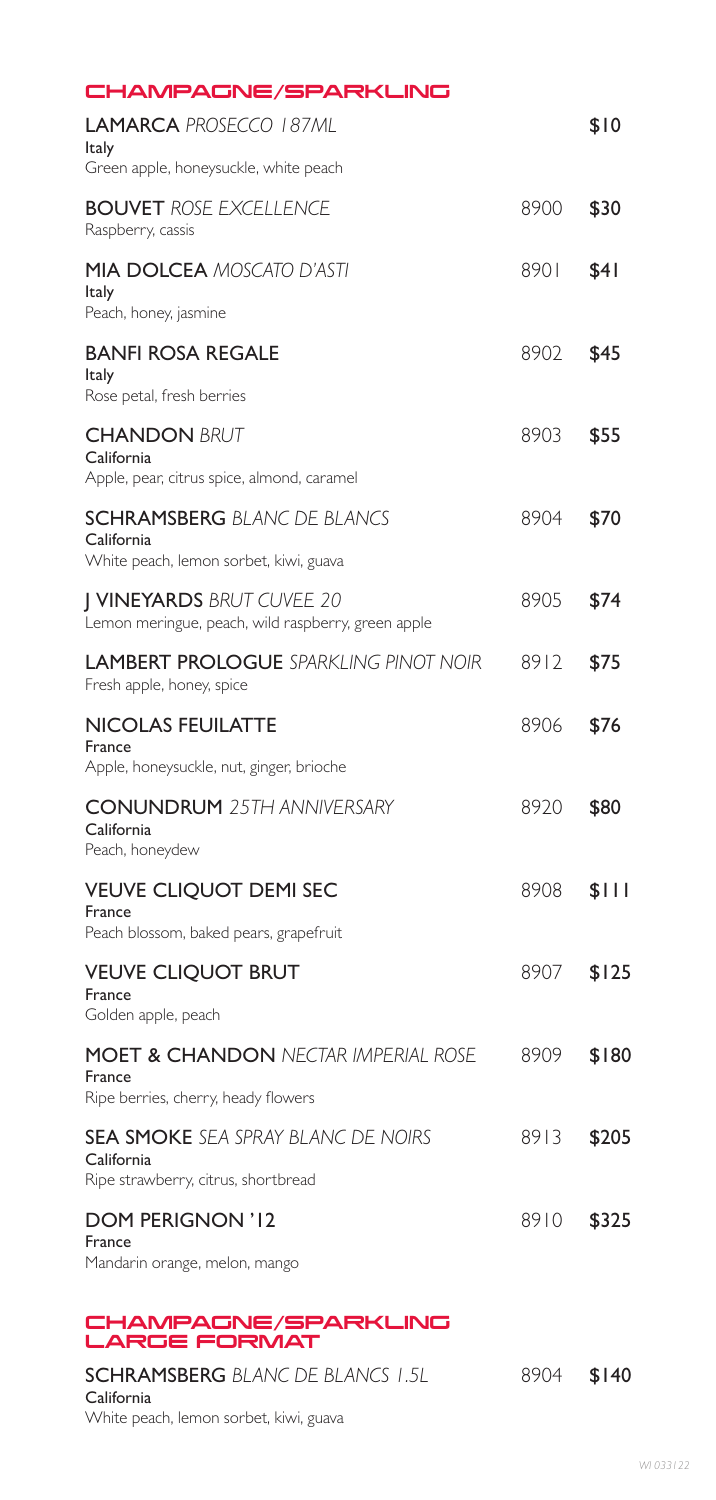#### LOCAL FRIENDS PRAIRIE DU SAC, WISCONSIN

| <b>WOLLERSHEIM RIFSLING</b><br>Wild honeysuckle, apricot   | 6805 | \$30  |
|------------------------------------------------------------|------|-------|
| <b>WOLLERSHEIM PRAIRIF FUME</b><br>Sweet citrus, mango     | 5701 | \$30  |
| <b>WOLLERSHEIM</b> DOMAINE DU SAC<br>Raspberry, cherry     | 5702 | \$30  |
| <b>WOLLERSHEIM</b> DOMAINE RESERVE<br>Mulberry, blackberry | 5703 | \$30  |
| <b>WOLLERSHEIM ICF WINE '12</b><br>Honey, maple syrup      | 9100 | \$110 |



LIVE MUSIC STARTS AT 7:30PM